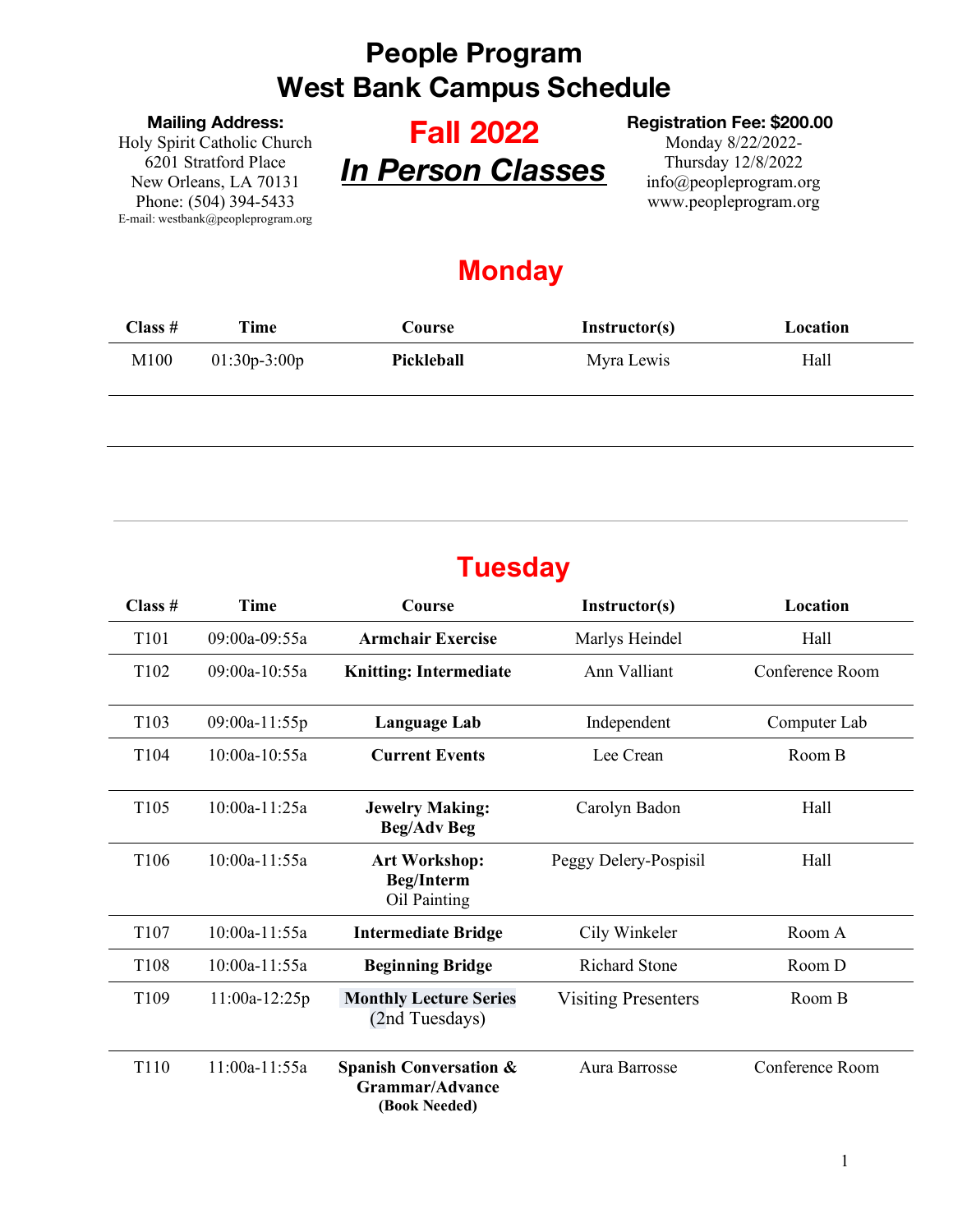**Mailing Address:**

Holy Spirit Catholic Church 6201 Stratford Place New Orleans, LA 70131 Phone: (504) 394-5433 E-mail: westbank@peopleprogram.org

# **Fall 2022** *In Person Classes*

#### **Registration Fee: \$200.00**

Monday 8/22/2022- Thursday 12/8/2022 info@peopleprogram.org www.peopleprogram.org

## **Tuesday (continued)**

| T111             | $11:00a-11:55a$ | Class~#                                                  | Fr. Pat Collum<br>(Holy Spirit Catholic Ch)      | Room C          |
|------------------|-----------------|----------------------------------------------------------|--------------------------------------------------|-----------------|
| T <sub>111</sub> | $11:00a-11:55a$ | (Title to be Determined)<br>$(8$ -weeks $10/18 - 12/13)$ | Fr. Stephen Craft<br>(St. Philip's Episcopal Ch) | Room C          |
| T112             | $11:00a-11:55a$ | <b>How to use a Computer</b>                             | Leona Toups                                      | Computer Lab    |
| T <sub>113</sub> | $12:00p-12:55p$ | <b>Beginning Piano: Part 1</b>                           | Pamela Kamphuis                                  | Room E          |
| T114             | $12:30p-2:25p$  | <b>Scrabble</b>                                          | Independent                                      | Room A          |
| T <sub>115</sub> | $12:00p-12:55p$ | Tone & Strengthen<br>with Weights                        | Anna Arshard                                     | Hall/Zoom       |
| T116             | $01:00p-02:30p$ | <b>Meditation &amp;</b><br>the Law of Attraction         | Elaine Roark                                     | Conference Room |
| T118             | $01:00p-02:55p$ | <b>Art Workshop:</b><br>Interim/Adv                      | Independent                                      | Hall            |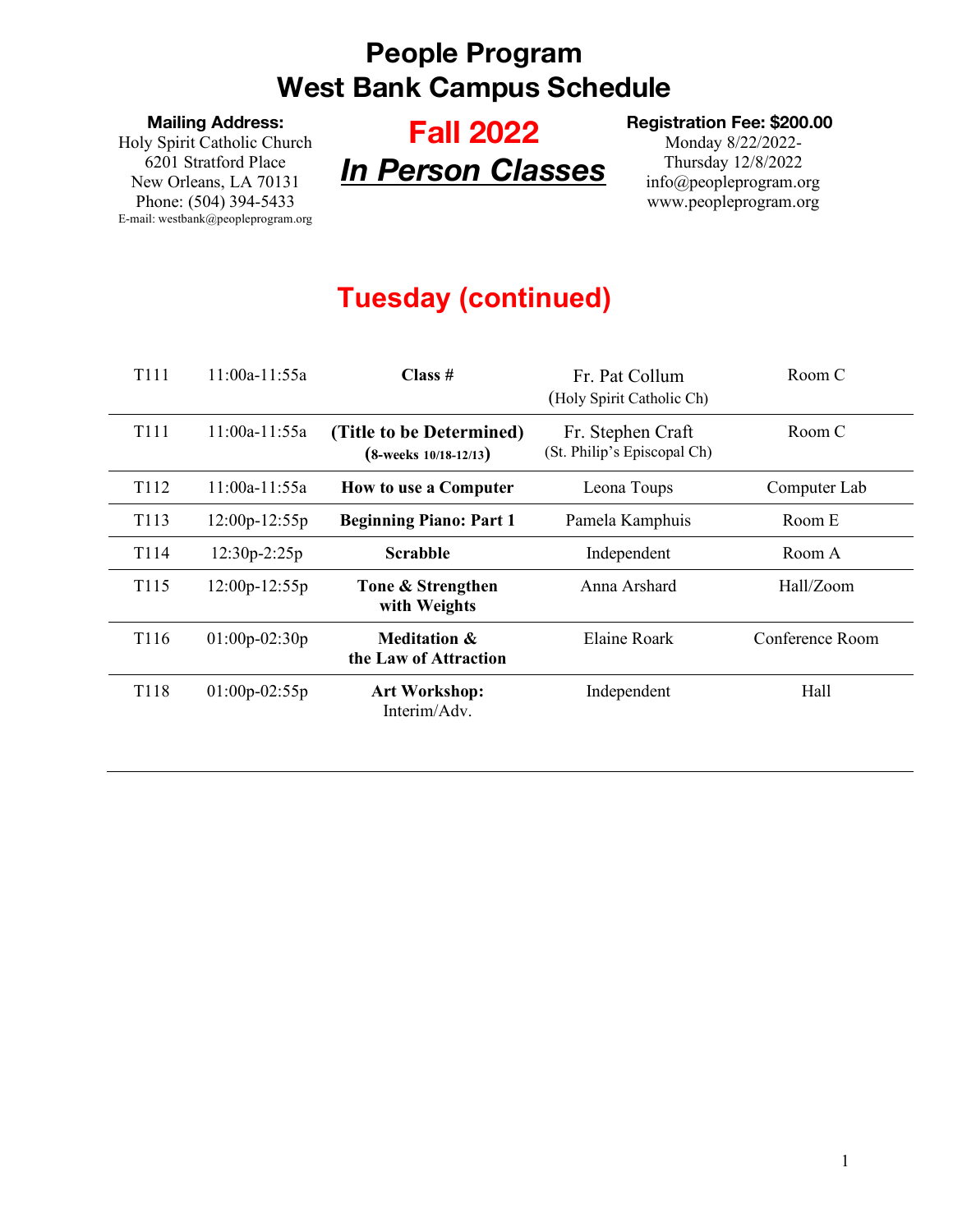#### **Mailing Address:**

Holy Spirit Catholic Church 6201 Stratford Place New Orleans, LA 70131 Phone: (504) 394-5433 E-mail: westbank@peopleprogram.org

# **Fall 2022** *In Person Classes*

#### **Registration Fee: \$200.00**

Monday 8/22/2022- Thursday 12/8/2022 info@peopleprogram.org www.peopleprogram.org

### **Wednesday**

| Class # | <b>Time</b>     | Course                                                                                  | Instructor(s)                 | Location           |
|---------|-----------------|-----------------------------------------------------------------------------------------|-------------------------------|--------------------|
| W101    | 09:00a-09:55a   | Yoga<br>Bring a Mat                                                                     | Cily Winkeler                 | Hall/Zoom          |
| W102    | 09:00a-09:55a   | <b>Basic Microsoft Word</b>                                                             | Elvetta Dickerson             | Lab                |
| W103    | 10:00a-10:55a   | <b>Dance Movements</b>                                                                  | <b>Brant Broom</b>            | Hall               |
| W104    | 10:00a-10:55a   | <b>Adult Coloring</b>                                                                   | Independent                   | Conference Rm      |
| W105    | 10:00a-10:55a   | <b>Jin Shin Jyutsu</b><br>(Harmonizing the Energy in your Body)                         | Cily Winkeler                 | Room A/Zoom        |
| W107    | 10:00a-11:55a   | <b>Acrylics: Adv Beg/Interm</b>                                                         | Charlene<br>Vernotzy          | Room C             |
| W108    | 10:00-10:55a    | <b>Adv. Computers &amp; Windows</b><br>Projects                                         | Max Winkeler                  | Room B/Zoom        |
| W109    | $11:00a-12:25p$ | <b>Tap: Basic Beginners</b>                                                             | <b>Brant Broom</b>            | Hall               |
| W110    | 11:00p-11:55p   | War, Peace, & Power<br>(History of European Wars &<br><b>Diplomacy 1500-2000)</b>       | Jim White                     | Room A/Zoom        |
| W111    | 11:00-11:55p    | <b>The Book of Genesis</b><br><b>Chapters 11-50 - (The Patriarchs)</b>                  | Janine Beniger,<br>C.S.J.     | Conference<br>Room |
| W112    | 12:00p-12:55p   | <b>Classics of American</b><br>Literature & Best Sellers that<br><b>Shaped American</b> | <b>Quin Bates</b>             | Room A             |
| W113    | 12:00p-12:55p   | <b>Intermediate French</b>                                                              | Cily Winkeler<br>Max Winkeler | Room B/Zoom        |
| W114    | $01:00p-02:25p$ | Mind, Body & Spirit                                                                     | Ann Juul<br>Kathleen Gahr     | Conference<br>Room |
| W115    | 01:00p-02:25p   | <b>Table Tennis</b>                                                                     | Toni Newton                   | Hall               |
| W116    | $01:00p-02:55p$ | <b>Mixed Media Workshop</b><br>(Watercolors & Acrylics)                                 | Brenda Fortmayer              | Room C             |
| W117    | 01:00p-02:55p   | <b>Hand Quilting</b>                                                                    | Cecelia<br>Pedesclaux         | Hall               |
| W118    | $01:00p-01:55p$ | <b>Perspective Drawing</b>                                                              | Penny Baker                   | Room D             |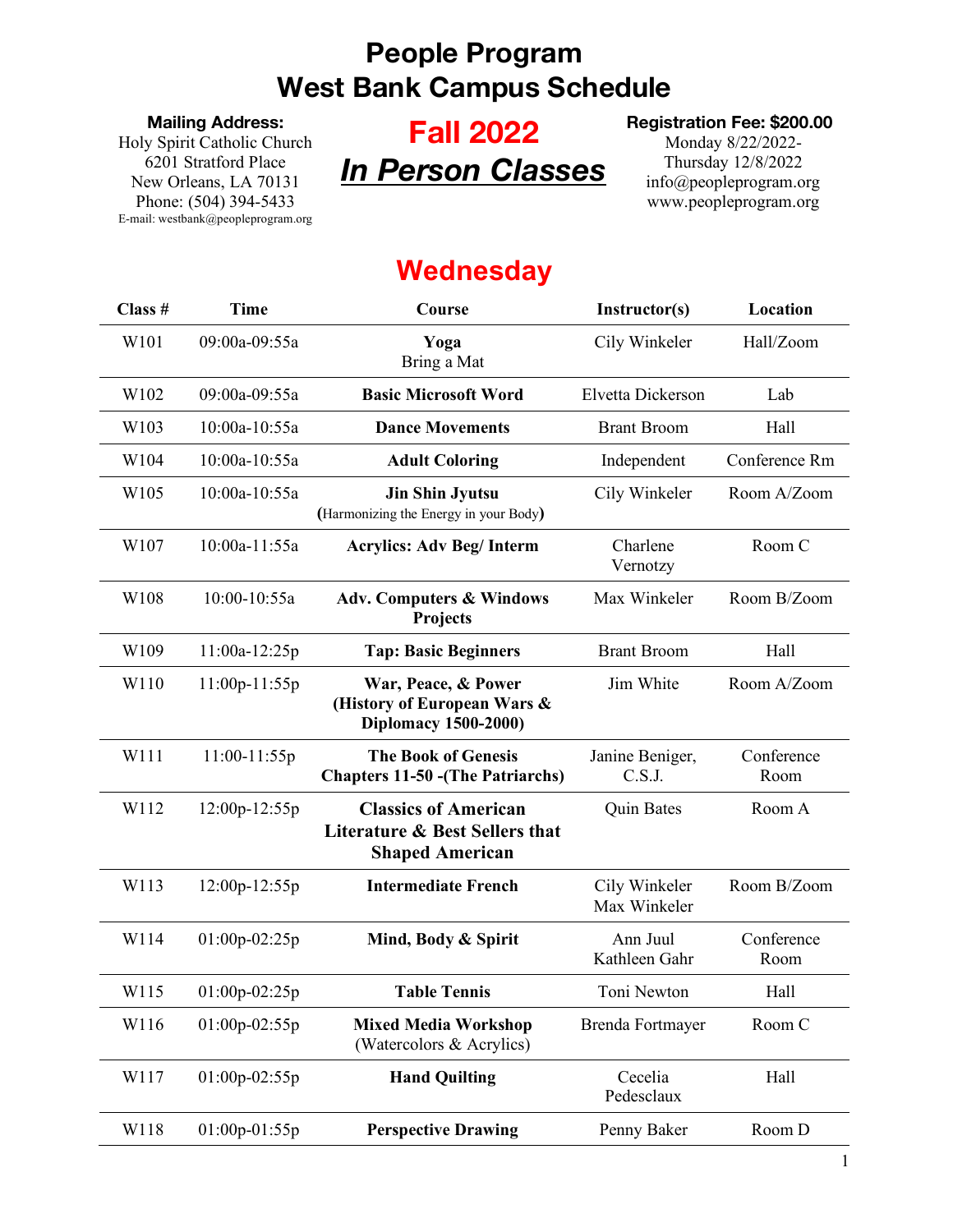#### **Mailing Address:**

Holy Spirit Catholic Church 6201 Stratford Place New Orleans, LA 70131 Phone: (504) 394-5433 E-mail: westbank@peopleprogram.org

# **Fall 2022** *In Person Classes*

#### **Registration Fee: \$200.00**

Monday 8/22/2022- Thursday 12/8/2022 info@peopleprogram.org www.peopleprogram.org

### **Thursday**

| Class #      | <b>Time</b>     | Course                                                                              | Instructor(s)      | Location        |
|--------------|-----------------|-------------------------------------------------------------------------------------|--------------------|-----------------|
| <b>TH101</b> | 09:00a-09:55a   | <b>Tai Chi For Everyone</b>                                                         | Mary Maggiore      | Hall/Zoom       |
| TH102        | 09:00a-09:55a   | <b>Language Lab</b>                                                                 | Independent        | Computer Lab    |
| TH103        | 10:00a-10:55a   | <b>Line Dancing</b>                                                                 | Barbara May        | Hall            |
| TH104        | 10:00a-10:55a   | <b>Fun with Growing Orchards</b><br>101                                             | Nancy Dempsy       | Conference Room |
| <b>TH105</b> | 10:00a-10:55a   | Italian History, Culture &<br>Language                                              | James Marra M.D.   | Room A/Zoom     |
| <b>TH106</b> | 10:00a-11:55a   | <b>Beginning Art</b>                                                                | Charlene Vernotzy  | Room B          |
| <b>TH107</b> | 10:00a-11:55a   | Drawing: People Portraits &<br><b>Other Selected Topics</b><br>(Beginner's Welcome) | John Maggiore      | Room C          |
| <b>TH108</b> | 10:00a-12:00p   | Let's Play Mah Jongg                                                                | Myra Lewis         | Room D          |
| TH109        | 10:00a-10:55a   | <b>Beginning Genealogy</b>                                                          | Pat Smith          | Computer Lab    |
| <b>TH110</b> | 12:00p-12:55p   | <b>The Celtic World</b><br>(History, Culture & Musical<br>Influence)                | Gay Klein          | Conference Room |
| <b>TH111</b> | 11:00a-11:55a   | <b>Beginning Belly Dancing</b>                                                      | Paula Stuckart     | Hall            |
| <b>TH112</b> | $11:00p-11:55p$ | History & Culture of N.O.                                                           | Ann Macaluso       | <b>Room A</b>   |
| <b>TH113</b> | 12:00p-12:55p   | <b>Beginning Ukulele</b>                                                            | Pauline Lambert    | Room E          |
| <b>TH114</b> | 12:00p-12:55p   | Let's Take "Photos"<br>Using your phone or camera                                   | Penny Baker        | Room D          |
| <b>TH115</b> | 12:00p-2:55p    | <b>Movie Time</b><br><b>Current &amp; Classic Movies</b>                            | James Adams        | Room A          |
| TH116        | 12:00p-12:55p   | <b>Strength Training w/Weights</b>                                                  | <b>Ricky Brown</b> | Hall            |